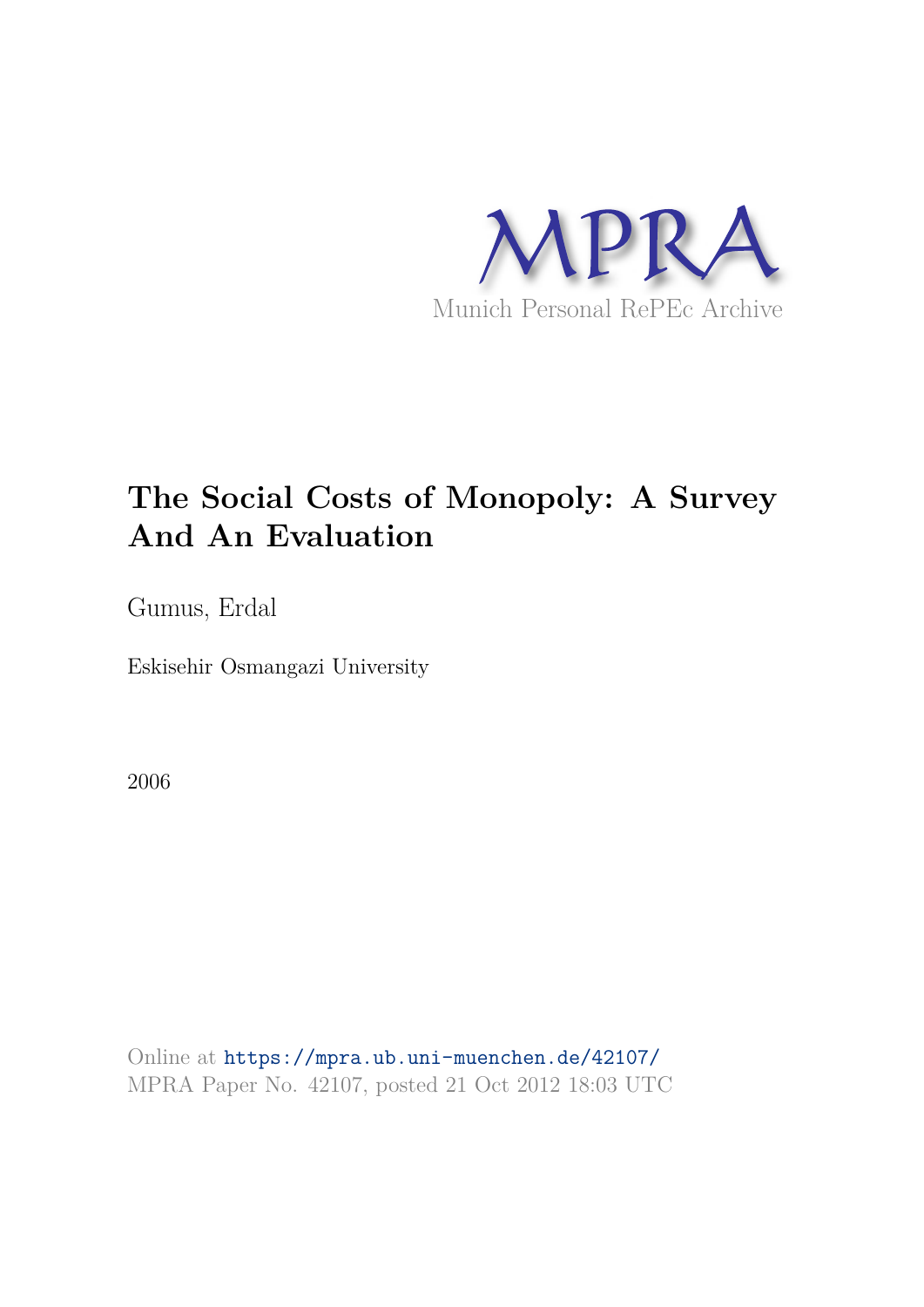## **THE SOCIAL COSTS OF MONOPOLY: A SURVEY AND AN EVALUATION**

## MONOPOLÜN SOSYAL MALİYETLERİ: LİTERATÜR TARAMASI VE BİR DEĞERLENDİRME

Erdal GÜMÜŞ ∗

#### **ABSTRACT**

Existence of monopoly and its costs to societies have been intensely studied. However, there has been no clear view obtained yet. Studies of rentseeking approach of the public choice school even make the issue more interesting. This paper surveys from traditional Harberger's triangle approach of social costs of monopoly to the most recent studies and drive some conclusions from it.

Keywords: *Social costs of monopoly, Harberger's triangle, Rent-seeking theory.* 

#### **ÖZET**

Bir ekonomideki monopolcü firmaların varlığı dolayısı ile söz konusu firmaların topluma yükledikleri maliyetler yoğun bir şekilde araştırma konusu yapılmaktadır. Ancak, konu üzerinde görüş birliği henüz ortaya çıkmamıştır. Kamu tercihi okulu rant arama yaklaşımının çalışmaları konuyu çok daha ilginç hale getirmektedir. Bu çalışma ile monopolün sosyal maliyetlerini Harberger'in üçgen yaklaşımından, yakın zamana kadar geliştirilen çalışmaların bir literatür taraması yapılarak değerlendirilmekte ve bazı sonuçlara varılmaktadır.

Anahtar Sözcükler: *Monopolün sosyal maliyetleri, Harberger üçgeni, rant arama teorisi.* 

<sup>∗</sup> Eskişehir Osmangazi Üniversitesi İİBF Maliye Bölümü Öğretim Üyesi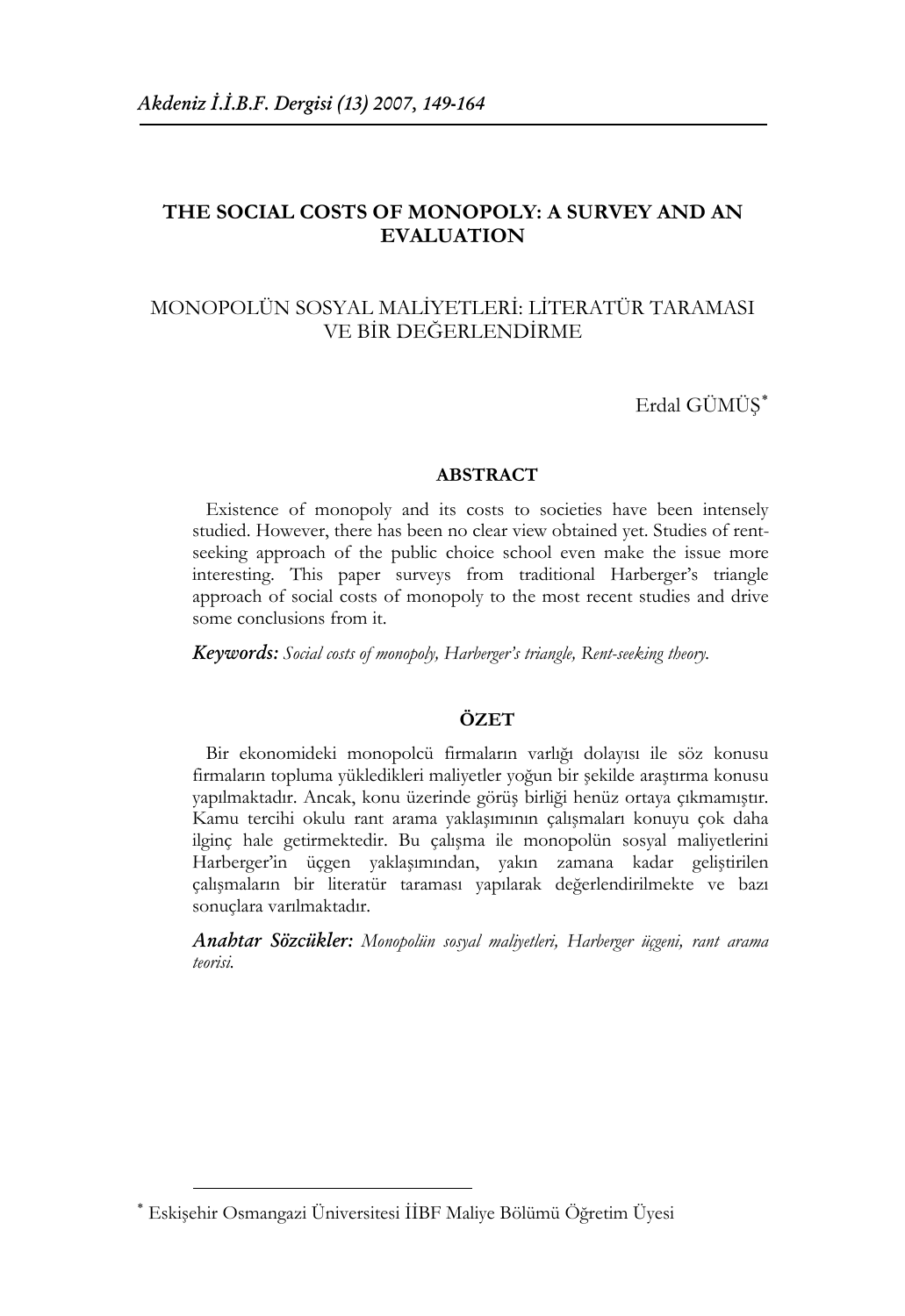### **INTRODUCTION**

The social costs of monopoly have been an interesting subject in the literature since Harberger's study in 1954. Since then, many scholars such as Stigler (1956), Tullock (1967), Posner (1975), Wenders (1987), Browning<sup>1</sup> (1997), Epstein and Nitzan (2002), Brown and Yoon (2006), and others<sup>2</sup> have studied various aspects of the issue. Many of them have tried to measure empirically how large the social costs of monopoly might have been while others have studied the theoretical aspects of this subject.

In an economy where a monopoly is present, there is a cost to society, since a monopoly firm sets its output price above the competitive equilibrium price level and its output level would be lower than that of competitive level. Hence, there will be excess demand that would not be fulfilled, and therefore society suffers from that gap too.

The purpose of present study is to survey the literature briefly and evaluate them and drive some results. The paper is organized as follows: Current partial equilibrium research results are summarized in the next section. From Harberger's study to most recent studies that employ general equilibrium methodology have been surveyed in section III. Section IV hosts an evaluation and conclusion.

#### **WELFARE LOSS**

Although many early studies on the social cost of monopoly power have been developed and analyzed the issue in the context of the conventional partial equilibrium framework, there have been recent studies that started to evaluate this issue from general equilibrium perspective.

The social cost of monopoly was methodologically introduced by Harberger (1954) as the welfare triangle, ABC, which is called in the literature as "deadweight loss," and "Harberger triangle," or 'welfare loss," that is shown in figure I.

<sup>&</sup>lt;sup>1</sup> Browning (1997) offers a new factor in calculating social cost of monopoly. His suggestion is to include resource supply distortion effect caused by tax system. Taking tax distortion into consideration, his findings indicate a huge social cost of monopoly when comparing with the conventional estimate.

<sup>2</sup> Worcester (1973), Bergston (1973), Cowling and Mueller (1978), Baik (1999), Davis and Reilly (2000) can be mentioned here.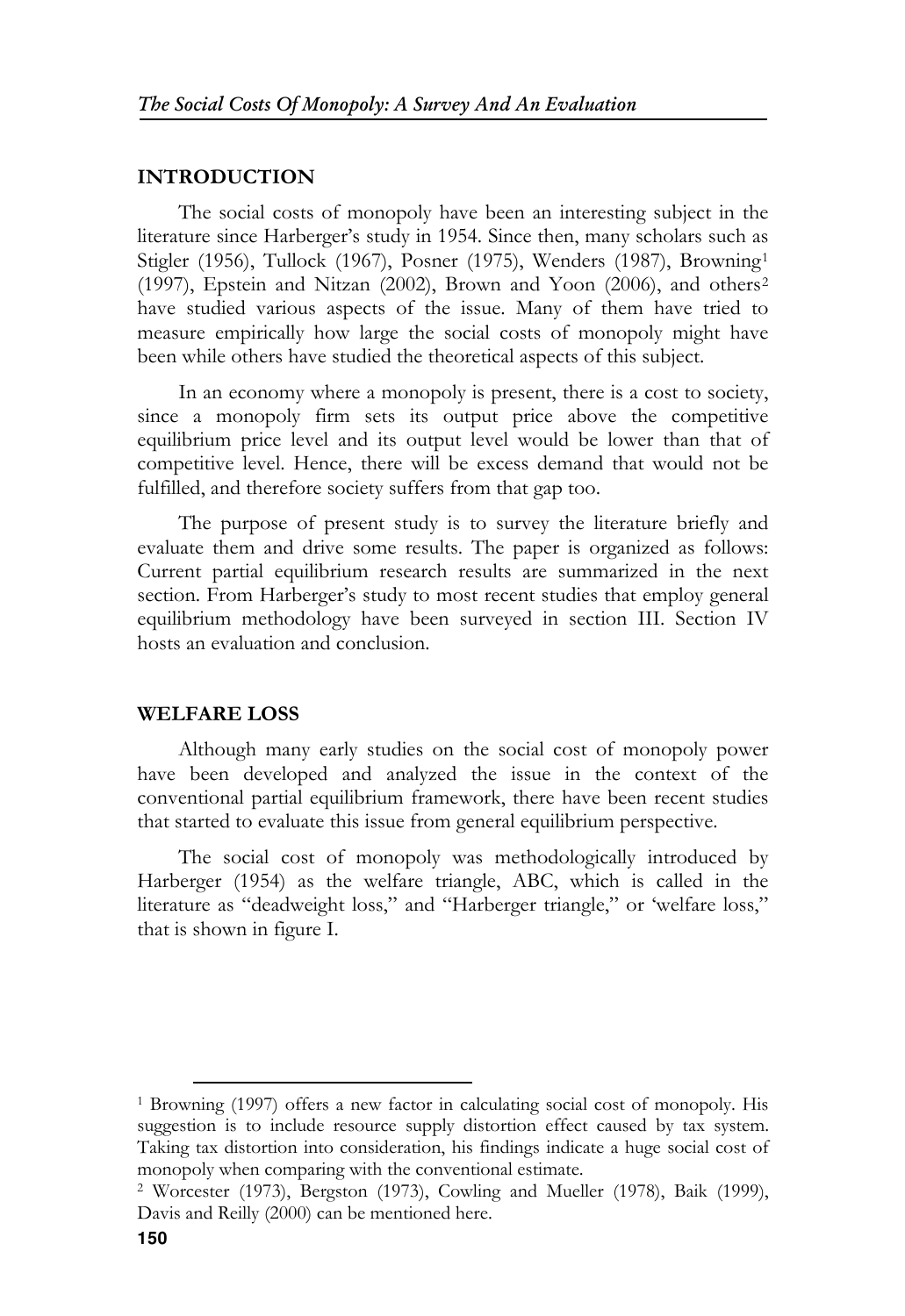

Source: Modified from Wenders (1987, 458).

#### **Figure 1: Harberger Triangle**

Harberger states that when monopoly price is above competitive level there would be a loss to society since buyers would buy its product  $(Q_c-Q_m)$ if it would produce at the competitive level. Thus, in the static framework, the area of ABC in figure I may constitute the social cost of monopoly. The area PmABPc is excess profit which is a transfer from consumers to monopolist (Harberger, 1954).

Whether the social cost of monopoly is "just" the said triangle shown in figure I has been the subject of many studies. Many of these studies have relied on the simplicity of partial equilibrium framework while many others have adopted a powerful computable general equilibrium theory to analyze and hopefully find relatively accurate results. In the rest of this paper, we try to be selective and review those important studies adding a positive aspect to the issue.

Tullock (1967) and Posner (1975) have extended the analysis of welfare loss from monopoly by considering the dynamics of monopolization as Baysinger and Tollison mentioned (1980). Tullock and Posner argue that "The existence of an opportunity to obtain monopoly profits will attract resources into efforts to obtain monopolies, and the opportunity costs of those resources are social costs of monopoly too (Posner, 1975:807)." This statement simply says that potential monopolists will expend resources on monopolizing inputs, which, as Baysinger and Tollison (1980) mention, would be in forms of hiring lawyers, lobbyists, improved product quality,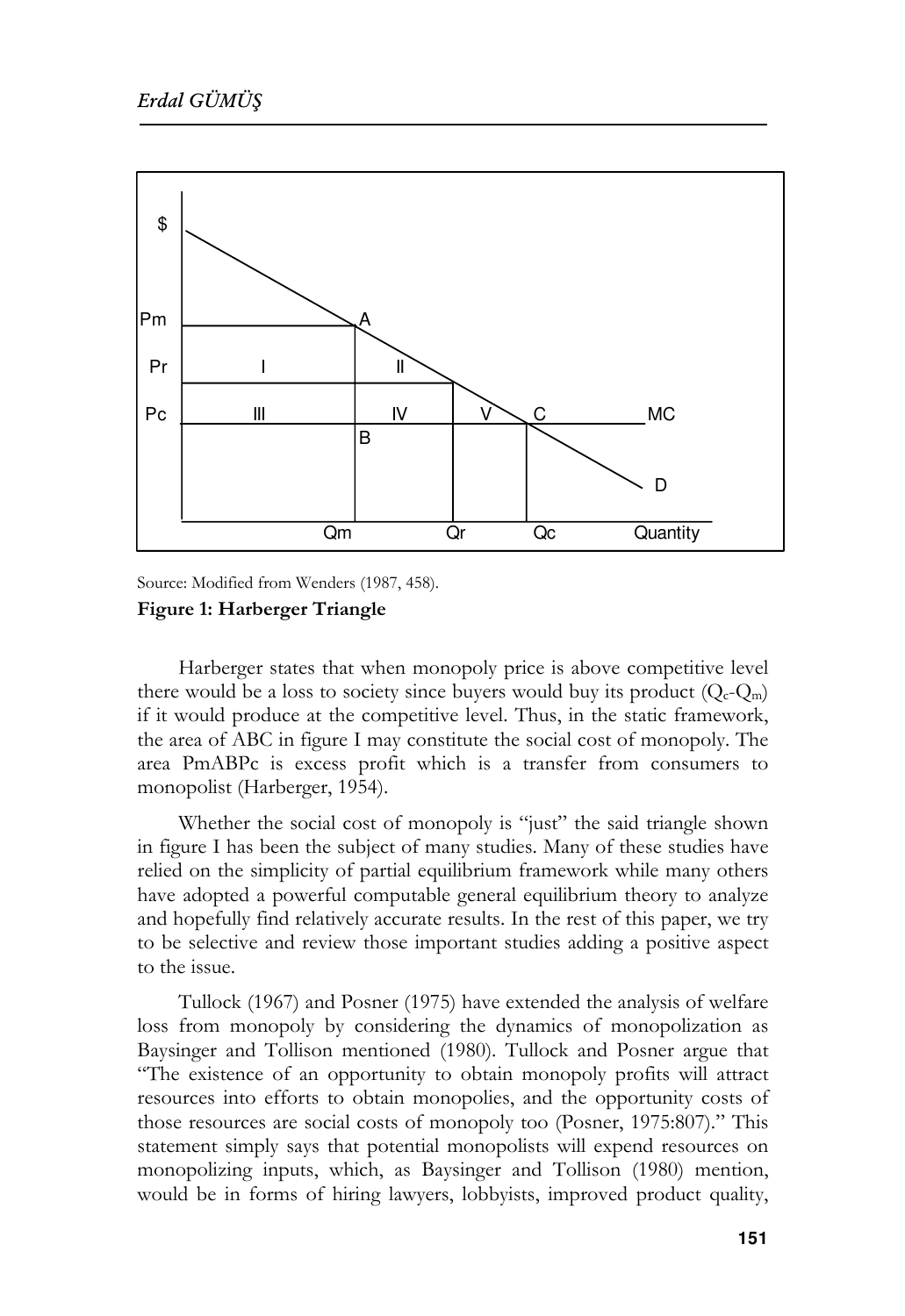better services etc., up to the value of area I and III or rectangle of PmPcBA in figure I in order to acquire the rights of monopoly rents. They especially point out that since the process of monopolization is a transfer between members of society, any resources expended in this effort are socially wasted. Moreover, the social loss from monopoly, according to them, is not simply the area of the ABC triangle, but the entire trapezoid, PmACPc, as shown in figure I.

Wenders has argued that "Recurring or sunk, even the largest specification of the Harberger and Tullock costs of regulatory monopolization may fall far short of the actual welfare costs. This is because the analysis concentrates on the rent-seeking Tullock costs and largely ignores the parallel rent-defending<sup>3</sup> Tullock costs. A proper assessment of such rent-defending Tullock costs might more than double the maximum welfare costs of regulation suggested by Posner (Wenders, 1987:456)." This means that consumers will also actively defend consumer surplus, and they will not watch when monopolists are rent-seeking. Rather they will parallely take actions against monopolists. This also requires some consumer spendings such as lobbying action, or some types of pressure on regulatory agencies to force monopolists to set prices as closely to competitive levels as possible. Wenders (1987) explains the reasons that

Neither buyers nor sellers may refrain from spending the maximum amount they each have at stake. If either voluntarily spends less, they will be taken advantage of by the other side. In addition, there is the incentive for each side to compete among themselves to either achieve or avoid the proposed regulation. Thus, both sides may spend up to the amount each has at stake (Wenders, 1987:458).

In figure I, consumers will spend as much as the area of PmACPc to pay the price of Pc for the good in question. In this sense, Wenders claims that in a situation where monopolization is not binary, sellers are suggesting a form of regulation that would result in a Pm price, while buyers have the alternative of engaging in rent-defending activities that would hold the regulated price below Pm, say, at Pr, which might lie anywhere between Pm and Pc. This follows that the sellers initially propose a regulation that would result in price Pm, the full monopoly price. Buyers would be willing to spend an amount up to I+II to water down the proposed regulation so only price Pr came about. For the water down regulation, sellers would be willing to pay  $III + IV$  in figure I. Hence the total welfare costs might amount to the entire trapezoid between Pm and Pc that is  $I + II + III + IV + V$ (Wenders, 1987:458). Consequently, Wenders concludes that "when rent-

<sup>3</sup> Perhaps a more descriptive term would be "consumer surplus defending" [ Wenders footnote.]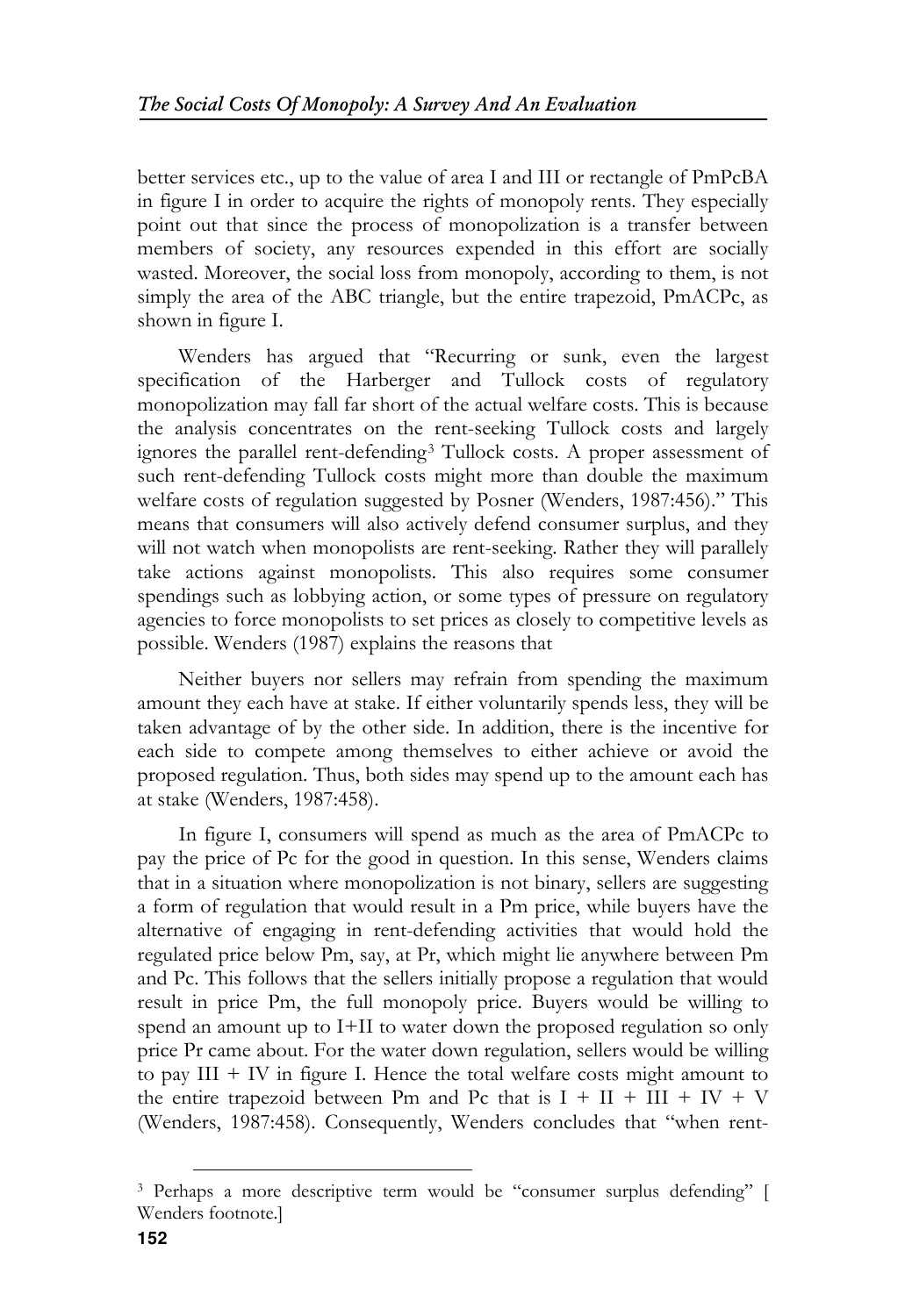defending Tullock costs are admitted to the analysis, and presuming a parallel kind of perfect dissipation of the consumers' surplus lost to full monopoly pricing, the total welfare costs amount to a similar, but necessarily larger, Posner-like trapezoid computed at the unobserved full monopoly price (Wenders, 1987:458)."

This conclusion, of course, is not the final conclusion. There are other theoretical aspects of the issue such as price elasticity of demand for goods in question which is also important when studying empirical aspects of the subject. However, we will review those aspects of the issue in the next section. Here, it can be said, in sum, that the social costs of monopoly greatly vary depending upon the size of relevant elasticities, the distribution of monopoly markups, and of course, the size of the monopolist sector in the economy. Therefore, we agree with Wenders who expresses rightly that "At one time, the cost of monopoly was neatly settled and made its way into even elementary texts. By now, it should clear that these matters are far from settled. A new, stable, orthodoxy in the area is still a long way off  $(1987)$ ."

### **THE LITERATURE**

 $\overline{a}$ 

Harberger's 1954 seminal study is one of the first influential works that dealt with social cost of monopoly problem. In his study, Harberger (1954) emphasizes about the measurement of resource misallocation and welfare loss due to monopoly. Based on a number of important assumptions<sup>4</sup>, he uses Epstein's (1934) study as a source of data and calculates rates of return for each industry for the five year period, 1924-1928.<sup>5</sup>

Harberger estimates welfare loss of monopoly in the amount of "less than one-tenth of one percent of the national income (Harberger, 1954:82)." Figure II reproduces Harberger's original figure that shows "Welfare Loss" or called Harberger triangle in the literature. His main conclusion was that "all I want to say here is that monopoly does not seem to affect aggregate welfare very seriously through its effect on resource allocation (Harberger, 1954:87)."

<sup>4</sup> His assumptions are (1) "in the long run, resources can be allocated among our manufacturing industries in such a way as to yield roughly constant returns. (Harberger, 1954:77)," (2) "All firms are operating on their long run cost curves, the cost curves are so defined as to yield each firm an equal return on the invested capital, and markets are cleared (Harberger, 1954:78)," and, (3) "The elasticity of demand for the industry's product is unity (Harberger, 1954:78)."

<sup>&</sup>lt;sup>5</sup> Epstein, Ralph C., Industrial Profits in the United States (National Bureau of Economic Research, 1934).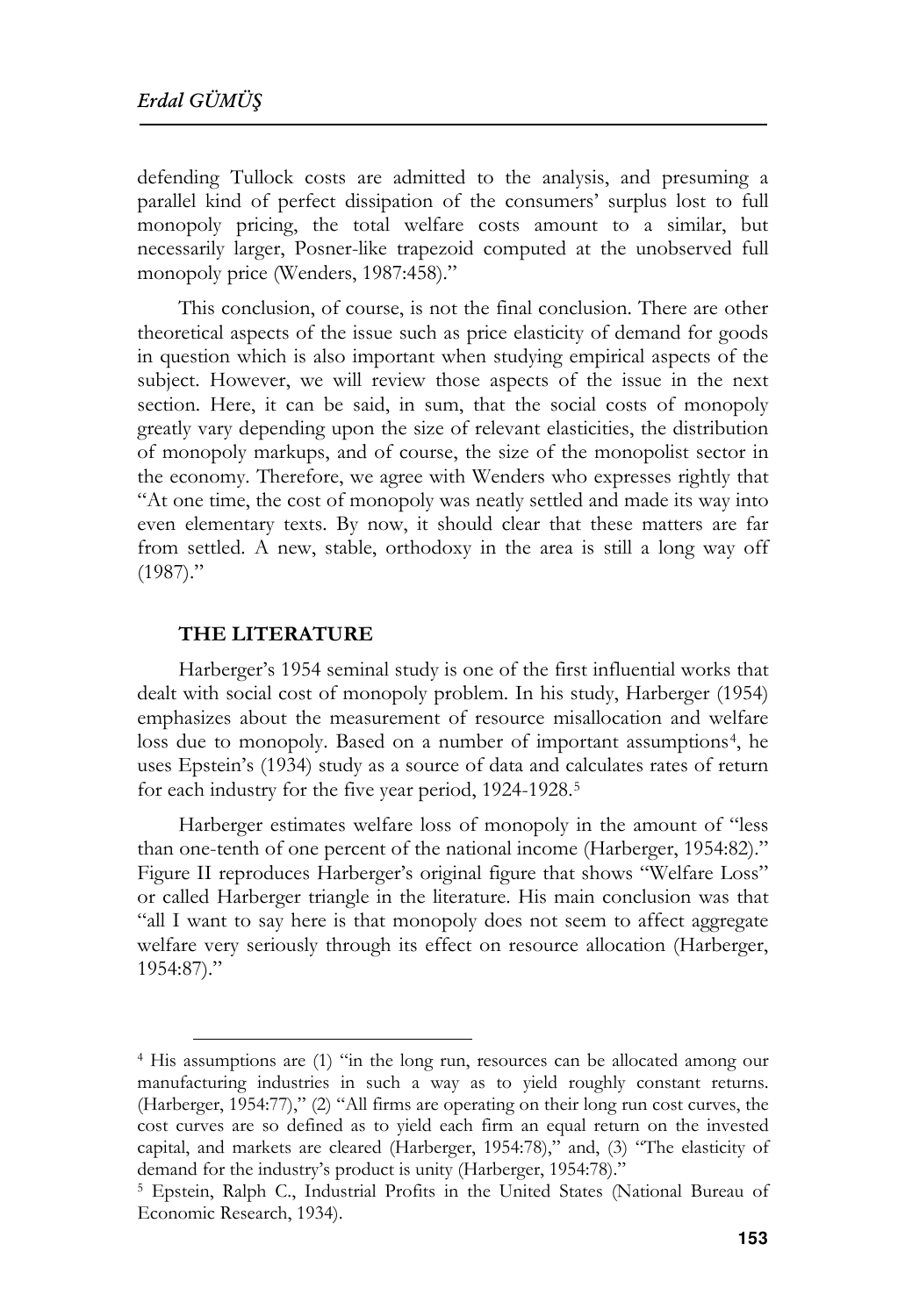This conclusion is very important in the sense that after this study, many scholars have questioned both sides of his study; theoretically and empirically. Another feature of his study is that it was one of the first comprehensive studies dealing with monopoly and resource allocation.

The weak point in Harberger's study is his assumptions on which Stigler (1956) raises several objections. Stigler criticizes Harberger's assumptions and says "the assumption of a demand elasticity of unity is objectionable. A monopolist does not operate where his marginal revenue is zero (Stigler, 1956:34)." Thus, he says in Harberger model, welfare losses go up when elasticity of demand increases (Stigler, 1956:34).



## Source: Reproduced from Harberger, 1954, 78) **Figure 2: Traditional Harberger's Triagle**

The second objection Stigler raises is that "If monopoly profits are capitalized, the capital of a monopolist grows in such a way that only competitive rates of return are being earned (Stigler, 1956:34)." Here Stigler indicates his objection by saying that some industries in Harberger study are monopolistic and some are not. In his words "The estimate of welfare losses is biased downward on this score. One can not believe that petroleum, meat-packing, railway equipment, and pianos were excessively competitive industries and that boots and shoes, planning mills, canned goods, and job printing were monopolistic (Stigler, 1956:35)." He finds Harberger calculation of welfare loss due to monopoly too low (Stigler, 1956:34).

Stigler's study encouraged new studies on both sides and two views were developed on the social costs of monopoly. One of them reflects Harberger's view that monopoly is not an important problem since the costs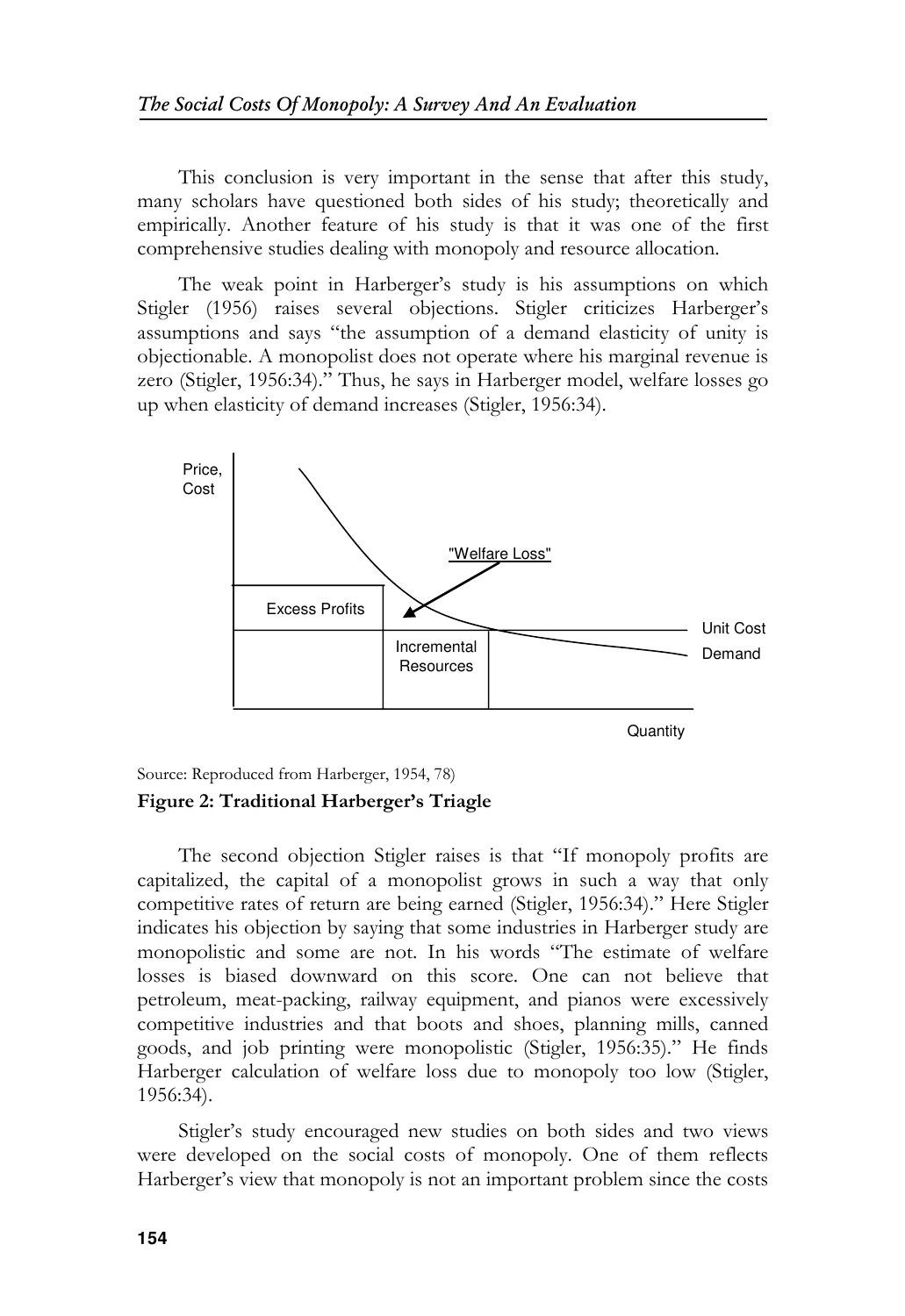$\overline{a}$ 

it causes for society are too low, while the other view supports Stigler's position that those costs might be large.

For instance, Schwartzman (1960) tries to present some figures to confirm Harberger's finding. He follows Harberger's procedure but uses his own estimation of profits to measure the welfare cost of monopoly. He relaxes Harberger's unit elasticity assumption by assuming a range of reasonable values for the elasticity of demand (Schwartzman, 1960:627). The welfare loss he calculated for the United States manufacturing industry for the year of 1954 was \$ 202.5 million.<sup>6</sup> The Harberger's calculation for the year of 1953 was \$225 million. Both figures were less than one percent of the corresponding year's national income (Schwartzman, 1960:630). His conclusion is that "Since the estimates are similar to Harberger's, they provide confirmation of Harberger's general conclusion that the welfare loss from monopoly has been small (Schwartzman, 1960:630)."

Kamerschen (1966) argues that the social costs of monopoly were much larger than what Schwartzman and Harberger found. Kamerschen agrees with Stigler on the fact that the welfare loss would be larger than what has been estimated. In this context, Kamerschen's study is an application of Harberger's technique, and is more comprehensive. In the light of previous studies in this area, he makes some further realistic assumptions and uses various values of price elasticity of demand and concludes that

Estimating by a number of alternative methods, we calculate 'welfare losses' that range from 1 to 8 percent of the average national income. Therefore, this study suggests that the 'welfare losses' in the American economy are of a significantly different magnitude from what previous studies had indicated and are of a higher order of magnitude. Using what appear to be most realistic estimates-based on after-tax income, fully adjusted profit rates with industry-by-industry elasticity data- we obtain losses of roughly 6 percent of the average national income (Kamerschen, 1966:235).

This conclusion is important when we look at the previous empirical studies. There is an important increase in the amount of welfare loss calculation. This is because every study adds positive contribution to the subject along with available data.

Tullock's (1967) study is a good example of an important theoretical contribution to the field after Harberger's study. Tullock advocates that the

<sup>6</sup> The original calculated welfare loss was \$ 234 million, however, the author of the article has made a correction in his later article: "The effect of Monopoly; A Correction," Journal of Political Economy, October 1961, pp. 494.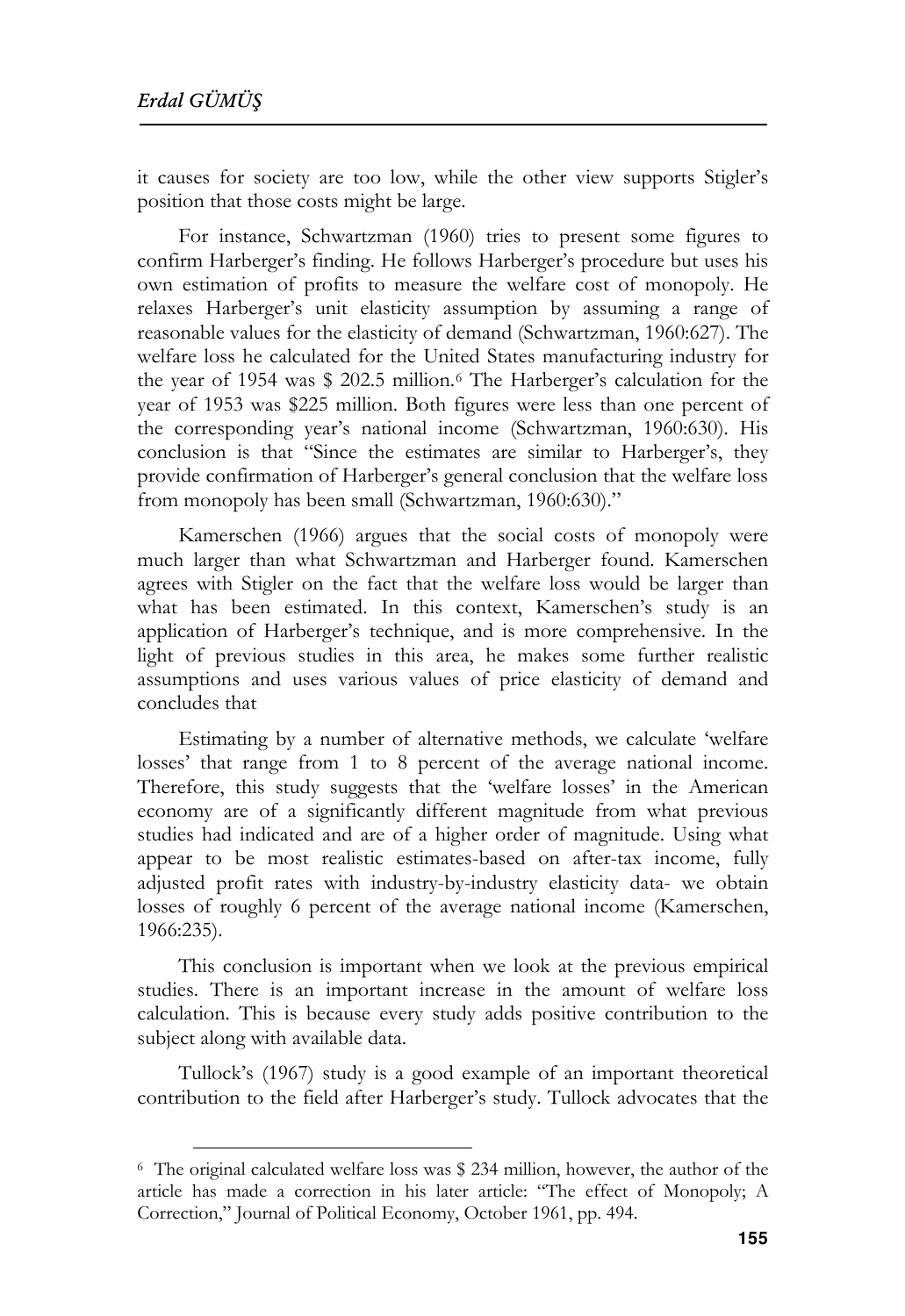social costs that monopoly causes are much larger than the Harberger triangle. His contribution to the subject briefly is that

The rectangle to the left of the welfare triangle is the income transfer that a successful monopolist can extort from the customers. Surely we should expect that with a prize of this size dangling before our eyes, potential monopolists would be willing to invest large resources in the activity of monopolizing. In fact the investment that could be profitably made in forming a monopoly would be larger than this rectangle, since it represents merely the income transfer. The capital value, properly discounted for risk, would be worth much more. Entrepreneurs should be willing to invest resources in attempts to form a monopoly until the marginal cost equals the properly discounted return. The potential customers would also be invested in preventing the transfer and should be willing to make large investments to that end. Once the monopoly is formed, continual efforts to either break the monopoly or muscle into it would be predictable. Here again considerable resources might be invested. The holders of the monopoly, on the other hand, would be willing to put quite sizable sums into the defense of their power to receive these transfers (Tullock, 1967:231).

He gives an example that "the cost of a football pool is not measured by the cost of the winner's ticket, but by the cost of all tickets. Similarly, the total costs of monopoly should be measured in terms of the efforts to get a monopoly by the unsuccessful as well as the successful (Tullock, 1967:232)." As his important contribution to the subject he concludes that the resources put into monopolization and defense against monopolization would be a function of the size of the prospective transfer. Since this would be normally large, we can expect that this particular socially wasteful type of 'investment' would also be large. The welfare triangle method of measurement ignores this important cost, and hence greatly understates the welfare loss of monopoly (Tullock, 1967:232).

Tullock's work may be thought as an important contribution to the subject in two respects; (1) it considers the rectangle to the left of the Harberger's triangle, PmABPc in figure I, as social cost of monopoly in addition to triangle. (2) It opens an argumentative door that questions whether the efforts of potential monopolists and consumers can be regarded socially wasteful and, therefore, to be added to the social cost of monopoly.

It is especially interesting to mention Worcester (1973) study that follows a similar analogy of Harberger's study (1954) and claims that "the present study attempts to reveal monopoly loss which in other studies was hidden in 'industries' which include both profitable and unprofitable firms by using data presented by Fortune Magazine for the 500 largest industrial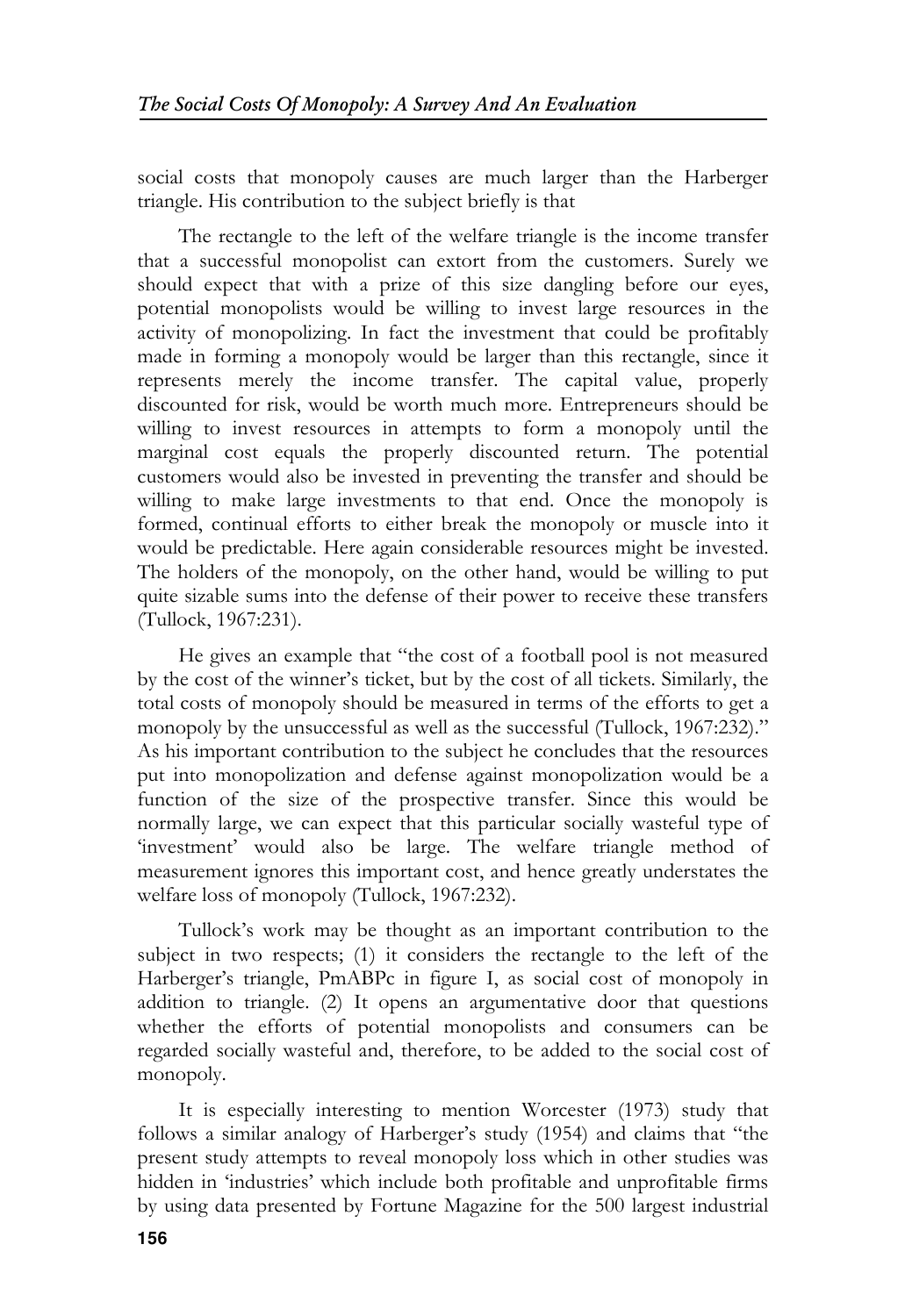firms in the U.S. for each year, 1956 through 1969 (Worcester, 1973:234)." Thus he claims courageously that previous estimations of social costs of monopoly may have been underestimated. However, he concludes "The estimates of welfare loss to monopoly reported here are substantially lower than anticipated when this research was undertaken. ...I can only conclude that there is very little ground for the common belief that a large loss of welfare exists due to the economic impact of monopoly power. …as a social scientist I believe that the burden of proof now rests on those who believe the loss is large (Worcester, 1973:244)."

An empirical study similar to the traditional Harberger's method was done by Siegfried and Tiemann (1974). They apply a strictly partial equilibrium framework and conclude that "The results of our analysis show that the bulk of the welfare loss due to monopoly is concentrated in relatively few industries (Siegfried and Tiemann, 1974:190-191)." They suggest that "a policy to reduce monopoly power in specific industries may possess a greater benefit/cost ratio than the benefit/cost ratio for restructuring the whole manufacturing sector. Marginal adjustments in market structure may be desirable even if a total restructuring is unwarranted (Siegfried and Tiemann, 1974:191)."

Posner's (1975) study can be viewed as one of the most important contributions to this literature. Posner (1975) agrees with Tullock (1967) on the measurement of social cost of monopoly which is not simply Harberger's triangle but the rectangle to the left of the welfare loss triangle too. In his words "the existence of an opportunity to obtain monopoly profits will attract resources into efforts to obtain monopolies, and the opportunity costs of those resources are social costs of monopoly too (Posner, 1975:807)." Posner makes three basic assumptions and constructs a model to calculate the social cost of monopoly. He states firms expenditures will be as much as total monopoly profit that

If 10 firms are vying for a monopoly having a present value of \$1 million, and each of them has an equal chance of obtaining it and is risk neutral, each will spend \$100,000 (assuming constant costs) on trying to obtain monopoly. Only one will succeed, and his costs will be much smaller than the monopoly profits, but the total costs of obtaining monopolycounting losers' expenditures as well as winners'- will be the same as under certainty (Posner, 1975:812).

He separates monopolies as regulated monopolies and private monopolies, and especially stresses that social costs of a regulated monopoly probably exceed the costs of private monopoly (Posner, 1975:818-819). His main conclusion is that previous studies of the costs of monopoly may have grossly underestimated those costs, and the costs of monopoly are quite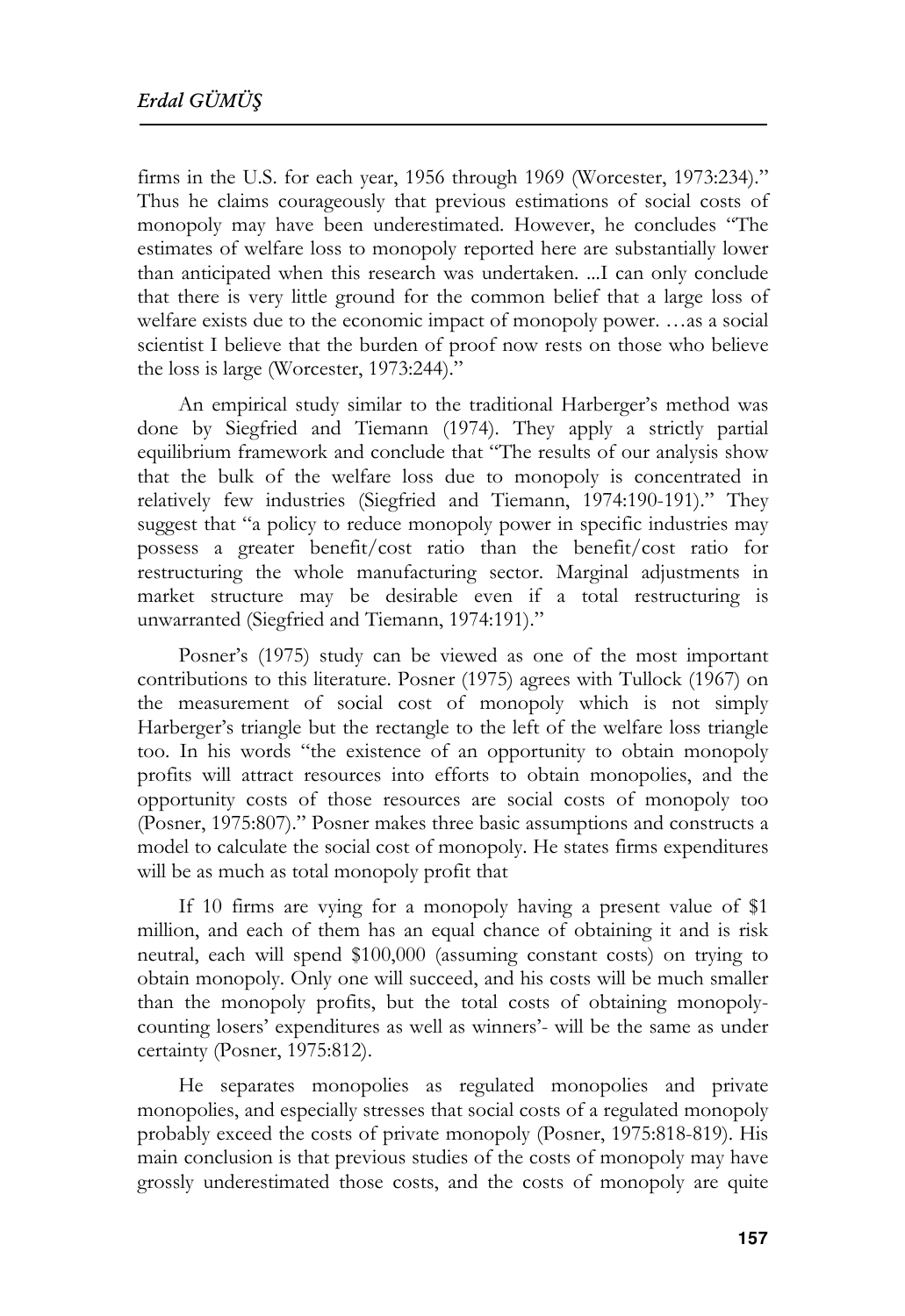probably much greater in the regulated than in the unregulated sector of the economy (Posner, 1975:821).

Cowling and Mueller (1978) raise several objections against the Harberger approach. They use partial equilibrium analysis and estimate welfare loss from monopoly using procedures derived to meet their objections (Cowling and Mueller, 1978:727). They state that "all previous estimates of monopoly welfare losses suffer in varying degrees from the same biases incorporated in Harberger's original estimates (Cowling and Mueller, 1978:727)." After they explain four substantive criticisms of the Harberger approach and follow Tullock's (1967) and Posner's (1975) methods, they calculate the welfare loss by measuring at the firm-level for both the United States and United Kingdom. They conclude that "our figures and supporting analysis further demonstrate that 'the monopoly problem' is broader than traditionally suggested. A large part of this problem lies not in the height of monopoly prices and profits per se, but in the resources wasted in their creation and protection (Cowling and Mueller, 1978:744)."

This conclusion, driving from empirical estimation, supports what Tullock (1967) and Posner (1975) advocated. Additionally they suggest, contrary to those who argue that the social cost of monopoly is small, thus the monopoly problem is unimportant, that "still further weight would be added against the position that monopoly power is unimportant if the link with the distribution of political power were considered (Cowling and Mueller, 1978:746)."

Their work was an application based on Tullock's (1967) and Posner's (1975) definitions, and their finding confirms that social costs of monopoly in fact are considerably higher.

While various explanations and reasoning have been offered and defended on the theoretical ground of determining the social cost of monopoly<sup>7</sup> , others try empirically to test and come up with hopefully supportive results. Dixon, Gunther and Mahmood (2001) have estimated the welfare loss of monopoly in Australian manufacturing. They follow Cowling and Muller (1978) method and estimate the deadweight loss. They modified Cowling and Muller model by including the presence of collusive oligopoly effect in their model. Based on the estimation, they arrived at the conclusion that the social costs "of monopoly in Australia are substantially higher than previous estimates have suggested (Dixon, Gunther and Mahmood, 2001:396)." Their estimated aggregate welfare loss was 1.38 per cent of average GDP over the period measured in current price.

<sup>7</sup> See for instance Young (1997) who approaches this issue by studying price leadership behavior.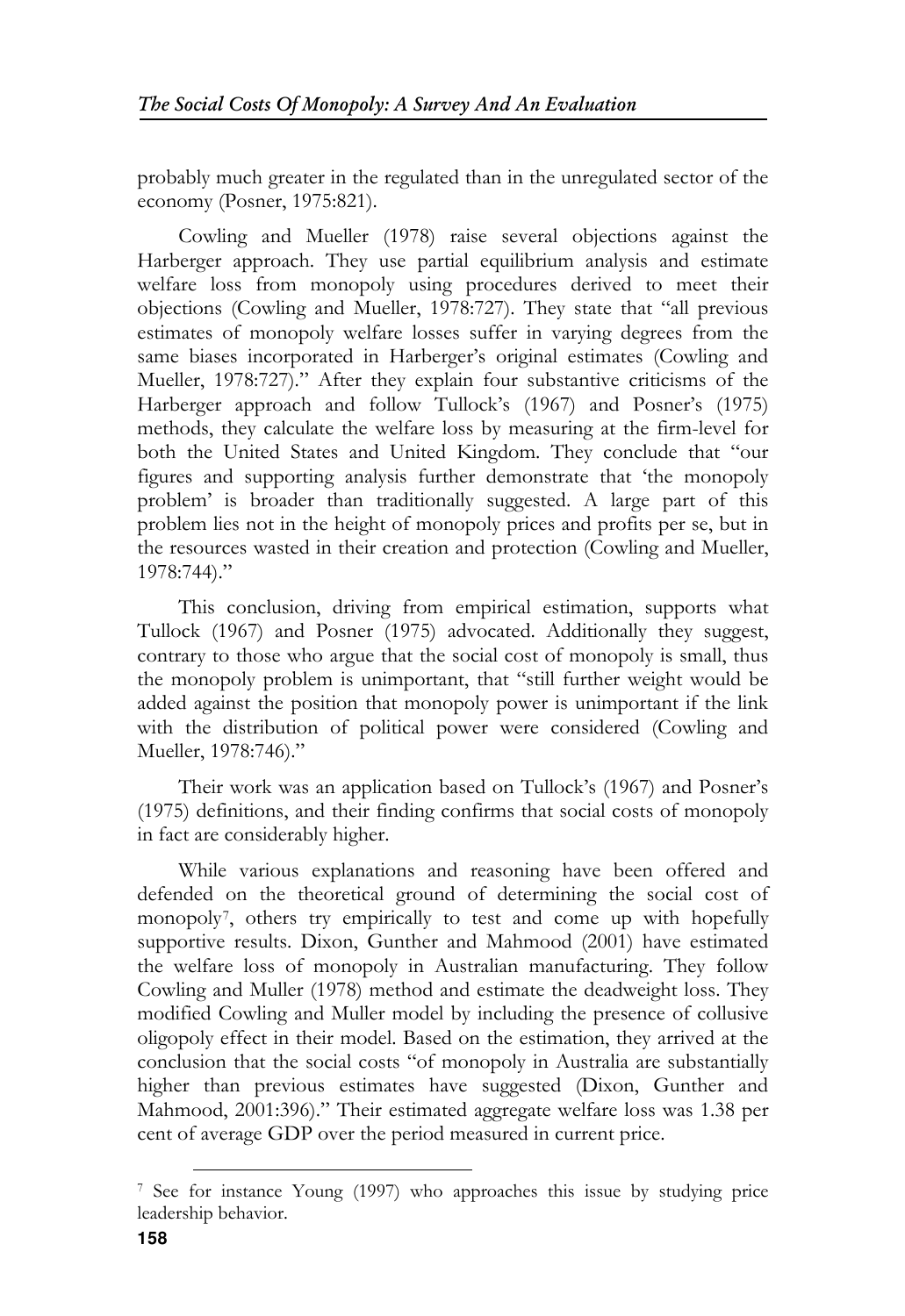Another study confirming Tullock and Posner studies were developed by Baysinger and Tollison (1980). They extend Tullock (1967) and Posner (1975) methods by incorporating certain other aspects of reality into the analysis of the social costs of monopoly and regulation. When the institutional environment within which potential monopolists and consumer forces attempt to capture portions of consumer surplus is taken into account, results at variance with those of both Harberger and Tullock and Posner are generated (Baysinger and Tollison, 1980:22). They study the past and current price behavior of regulators under conditions of when state action is arbitrary and when state action is predictable. Their conclusion is that the social cost of rent seeking is a variable which is functionally related to both the past and current behavior of price-setting regulators. Past behavior is important in that it informs the formation of expectations by those intimately affected by the regulatory process. The expectations so formed determine the individually optimal level of resources the parties will devote to the 'monopolization' process. Current regulatory behavior is important in that it determines the static allocative losses which must be added to monopolization costs of monopoly and regulation. It stands to reason that attempts to extract rents will be fought by affected parties, unless such a contest is deemed futile due to the past history of the involved authorities. We have demonstrated that Posner's estimate of social waste is too high if parties can predict the outcome of monopoly rights proceedings with near certainty, and too low if these outcomes are relatively unpredictable. thus while the conventional result that rent-seeking expenditures are socially wasteful stands, the degree of such welfare losses is related to the nature of the institutional environment within which rentseeking takes place (Baysinger and Tollison, 1980:26).

Therefore, contribution of this study, it can be said, to take into consideration the past and current behavior of price setting regulators when estimating the social costs of monopoly.

Baik (1999) sets up a model in which the government decides first whether to regulate a monopoly or not. If regulation is appropriate, then, which firm should be the monopolist? In this model Baik (1999) seeks to address whether consumer surplus defending activities increases or decreases the social costs of monopoly. His main conclusion is that "given just one rent-seeking firm, consumers' CS-defending activities generally increase the social cost of monopoly, but given two or more rent-seeking firms, such activities generally reduce the social cost of monopoly (Baik, 1999:551)".

Stegemann (1984) also develops a model which investigates foreign transactions' dimension to the issue. His study can be viewed as an extension of the Tullock, Posner, Cowling and Mueller perspective that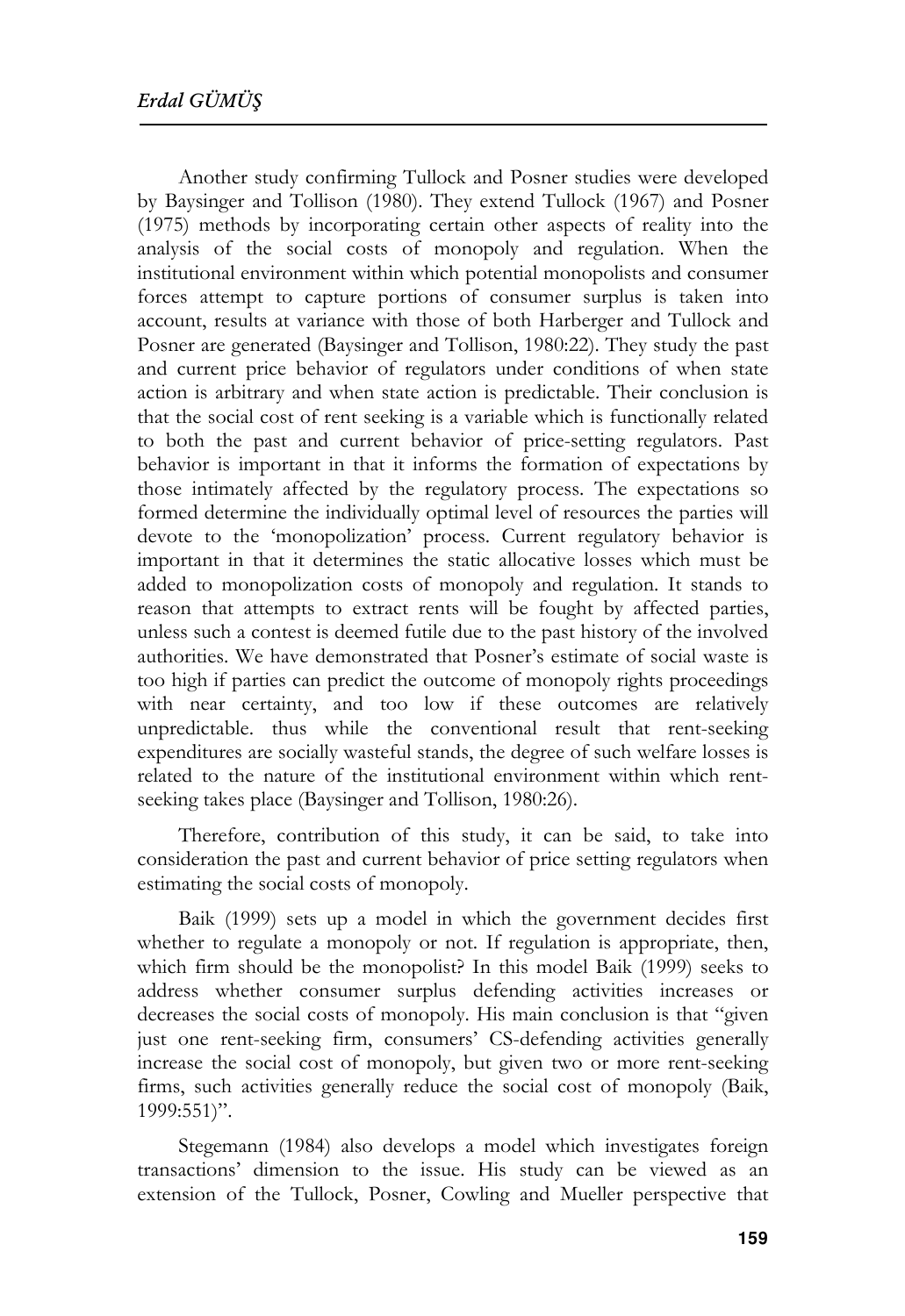analyzes the issue in an open economy. In other words, it links the existing literature to international markets. Stegemann explains the aim of his paper as "...most national markets are linked, via imports or exports, to international markets. Of course, everybody is aware that the market power of domestic producers often depends on the existence of import barriers and that the magnitude of the monopoly burden may depend on the level of such barriers. Yet it seems necessary to explore more fully the implications for the social costs of domestic market power resulting from the existence of international competition (Stegemann, 1984:718-719)." He states that "in open economies, domestic producers can retain monopoly power for three reasons (1) the domestic market is protected; (2) the supply of importable perfect substitutes is not perfectly elastic; (3) imports are imperfect substitutes of domestic goods (Stegemann, 1984:718)." He employs partial equilibrium analysis to investigate the implications for the welfare burden of monopoly resulting from the existence of foreign competition in each of the three cases (Stegemann, 1984:718). He concludes that "as a consequence, monopoly in an open economy may cause a welfare burden by causing excessive importation. Importation is excessive because monopolistic pricing behavior of domestic producers induces buyers to purchase imports when equivalent domestic goods could be produced at a lower social opportunity cost (Stegemann, 1984:719)." Therefore, the contribution of this study is appreciable since it analyzes the foreign sector's effect in the context of the existence of literature in this area.

Davis and Reilly (2000) use analytical and experimental methods to evaluate rent-seeking and rent-defending behavior of having a monopoly. By using various experiments they conclude that "overbidding is persistent when bidders have different sharing rules. In fact, the observed social costs of rent-seeking often increase just when rent-defending has the greatest predicted ameliorative effect (Davis and Reilly, 2000:389)."

Another good contribution to this literature was developed by Wenders (1987). His study mainly extends Tullock's study considering the parallel Tullock's rent-seeking procedure which briefly says consumers would perform some activity to defend consumer surplus. When considered simultaneously, potential monopolists would do some activity (e.g., lobbying, hiring lawyers, giving bribery, ect.) to get consumer surplus as monopoly rent, while consumers would do parallel activity not to surrender consumer surplus to monopolists. It is from in this context that Wenders concludes

Under perfect competition among and between buyers and sellers, regulation always results in maximum welfare costs, that is, equal to the rent-seeking Tullock and Harberger costs under full monopoly pricing. And only if sellers succeeded in attaining full monopoly pricing would this result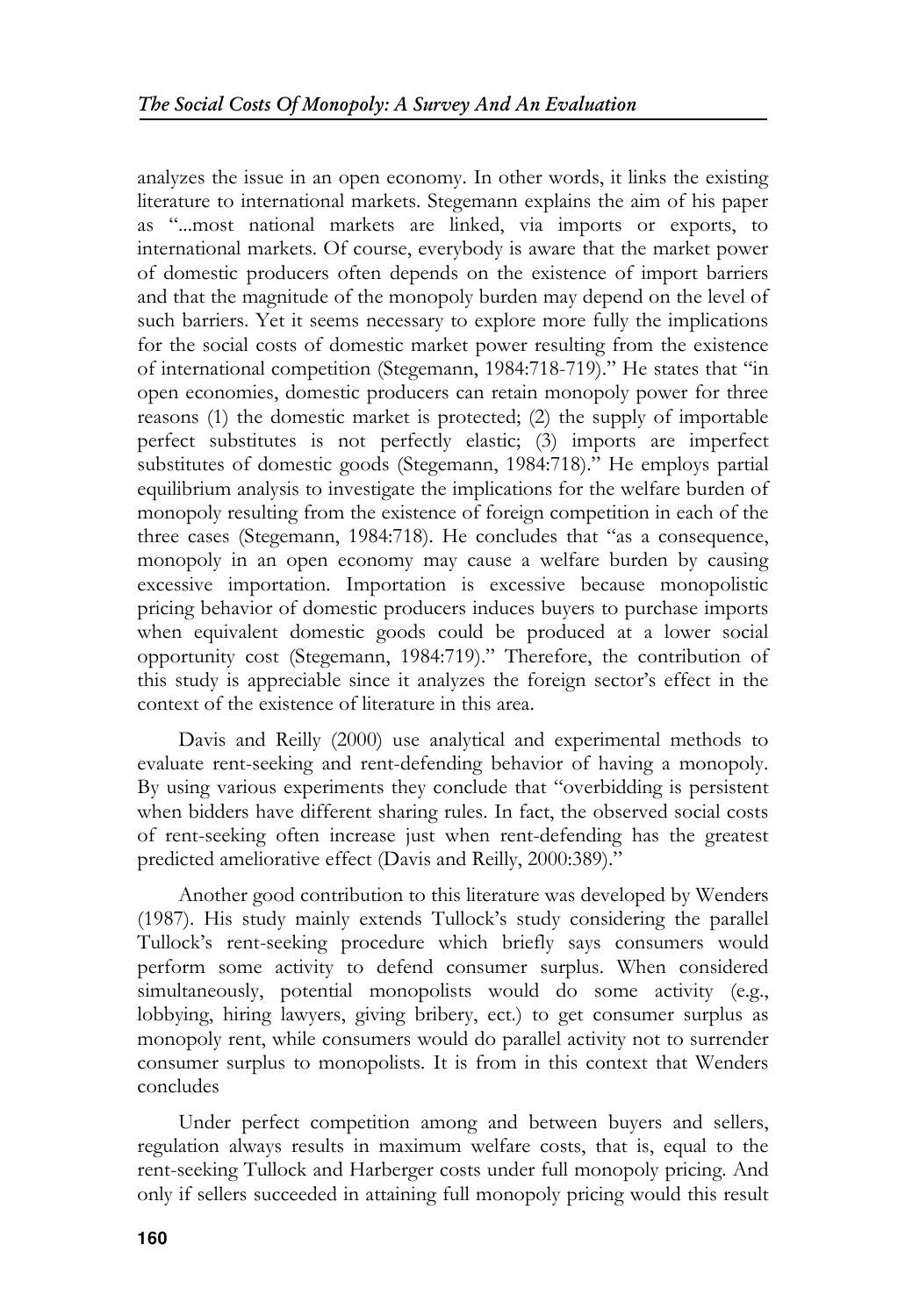equal the total welfare cost originally proposed by Posner; in all other cases the total welfare loss would be larger due to the admission of rent-defending Tullock costs (Wenders, 1987:458).

Studies considering consumer defensive activities against monopoly power give conflict results. Epstein and Nitzan (2002) find that social costs of monopoly would not be large while Keem (2001) strongly reveal that, by assuming asymmetric lobbying abilities across firms, consumer defensive activities will increase the social cost of monopoly power.

A recent empirical study (Yoon, 2004) takes the traditional partial equilibrium approach and uses company data in calculating welfare loss of monopoly in Korean economy. This study uses manufacturing data of selected Korea companies and found 7.56 percent of gross value of shipments in 1998 as costs to society resulting from monopoly power in Korea (Yoon, 2004: 956).

Given that partial equilibrium analysis isolates consumers' utility levels and states firmly that monopoly firms seek only to maximize their profits leaded researchers to consider the social cost of monopoly in general equilibrium framework. Bergson (1973) analyzed the subject in the general equilibrium framework to prove that the social costs caused by monopoly are large. Bergson, after Stigler, seriously criticized the partial equilibrium framework that mainly undergirded Harberger's approach of a general equilibrium model. As Worchester (1975) states, Bergson uses a constant elasticity of substitution (CES) utility function and a linear production function to calculate the compensating variation -the additional income consumers must receive to offset the loss of utility caused by monopoly price. The share of the total market monopolized, the size of monopoly prize markup over competitive price and different elasticities of substitution (used in place of demand elasticity), are built into his model. Potential welfare losses are found by assuming specific values for the parameters. He then offers two tables showing welfare losses calculated for a number of hypothetical alternatives. He also advocates strongly that monopoly can be a matter of consequences (Bergson, 1973). In sum, his contribution on theoretical ground is useful for further research; however, the parameters in his tables are questionable.

Recently the general equilibrium model applicable to measure social cost of monopoly was reconsidered in context of "cost minimizing market equilibrium" developed by Brown and Wood (2004a; 2004b) and later improved by Brown and Yoon (2005; 2006). Brown and Wood (2004a) have argued that the purpose of regulating monopolies is to promote allocative efficiency. The deviation of allocative efficiency measured by Debreu's (1951) coefficient of resource utilization can be defined as waste resources that represent as social cost of monopoly power. Thus, they developed a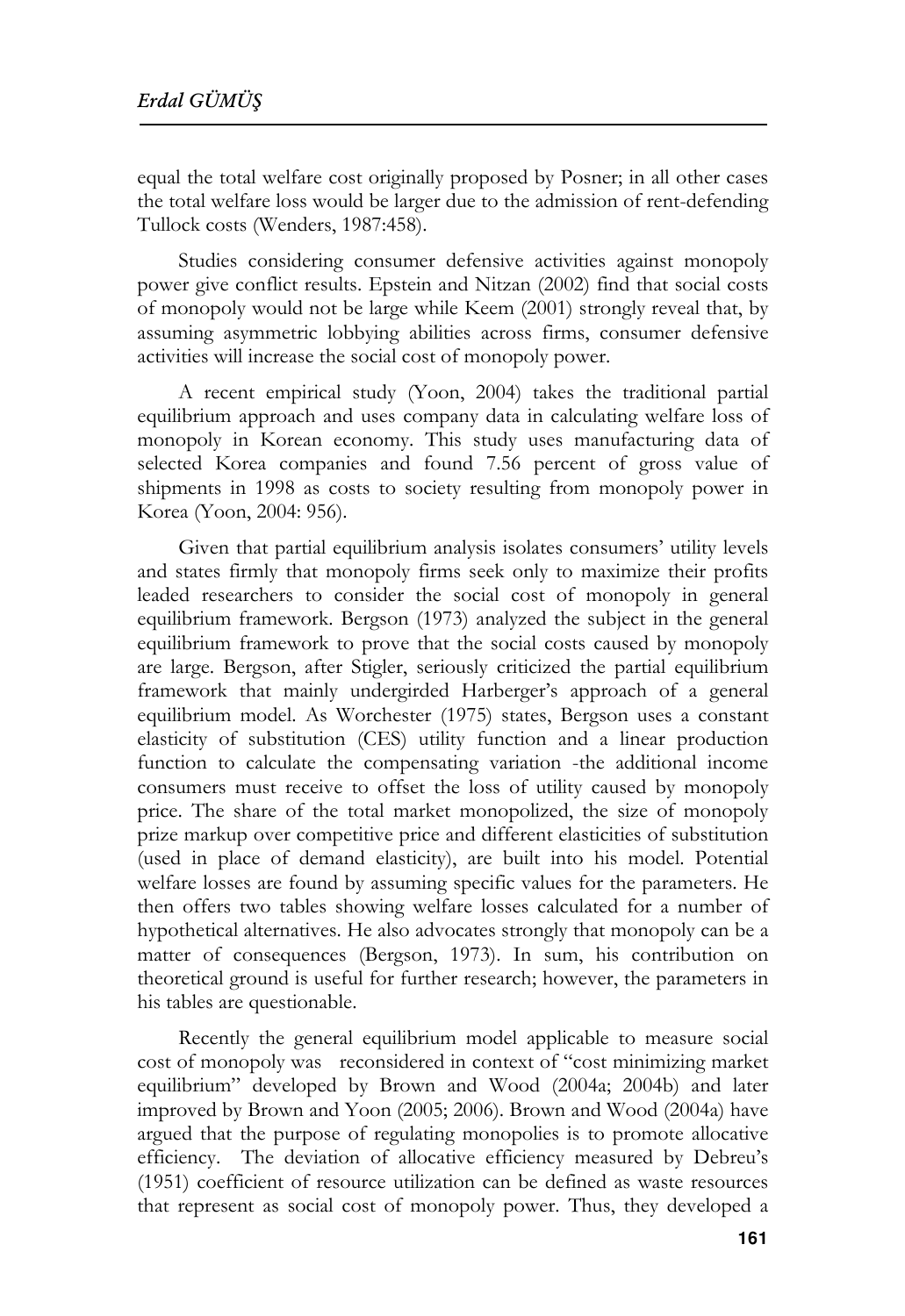general equilibrium model where monopoly firms are assumed both to be price takers in competitive factor markets and quantity takers in their output markets (Brown and Wood, 2004a). They have illustrated their "cost minimizing general equilibrium model" by a number of numerical examples and later revised their work (Brown and Wood, 2004b) by following study of Shoven and Whalley (1992) to reformulate their general equilibrium model. Despite their rationality, they calculated "upper and lower bounds on the margin between the monopoly price and the contrafactual competitive price in each observation" (Brown and Wood, 2004b, 13). Brown and Yoon (2005; 2006) have followed and confirmed Brown and Wood (2004b) study on theoretical ground.

## **EVALUATION AND CONCLUSION**

In this paper, we have surveyed many important studies that employ both partial and computable general equilibrium models to develop theoretical bases of a comprehensive measurable social cost of monopoly. Most of the studies relied on conventional partial equilibrium model while recent studies prefer applicable general equilibrium analysis.

Based on these models, there have mainly been two different views developed in the literature to estimate the welfare effect of the monopoly. One view is being that the social costs of monopoly are just Harberger's triangle, and therefore, they are negligible since they are considered to be relatively low. The second view is being that the dynamic of monopolization should be considered, and the opportunity costs of all efforts by all relevant sides in trying to capture and protect monopoly rents should also be considered wasteful, and therefore, those costs of efforts should well be considered as social costs of monopoly too. When the latter view is accepted in its larger meaning, the social costs of monopoly might be enormous. On the theoretical ground the literature seems to value the latter view whilst empirical studies do not give relatively strong support to this view. There are many factors that affect the relative size of the social cost of monopoly. They can be listed as follows;

- Assumptions used
- Effect of tax distortion
- Behavior of regulating authority
- Relative size of rent protecting activities
- Relative size of rent defending activities
- Degree of economic development of the economy
- Degree of differentiation of price from marginal cost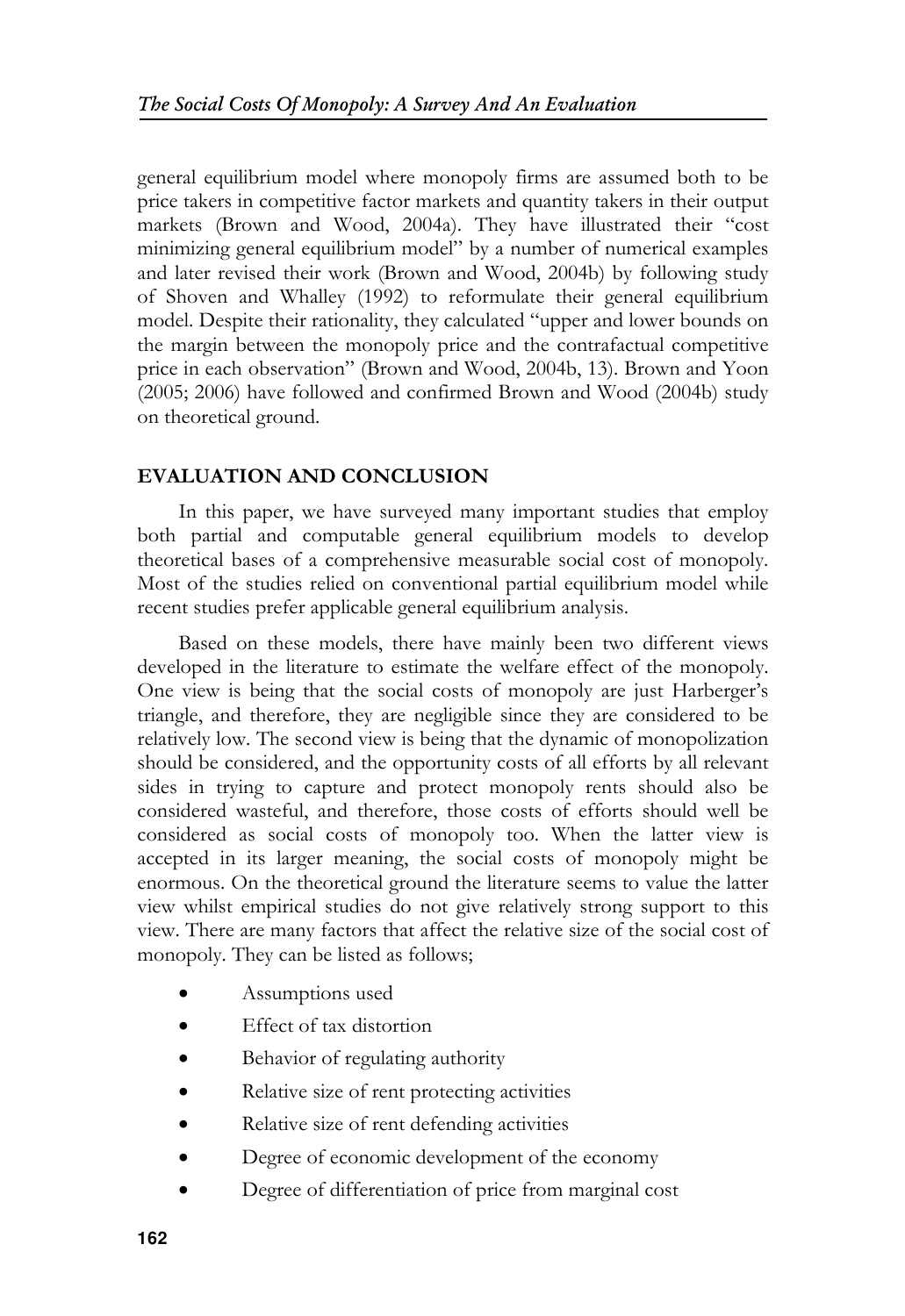- Relative size of monopolized industry in the economy
- Price elasticity of demand in the monopoly industries
- Relative size of consumer surplus defending activities

On empirical grounds, the estimated social costs of monopoly have been regarded as low due to technical and measurement difficulties to grab all relevant factors in to the analyses. Thus, no one can still claim that the size of social costs of monopoly truly estimated, however, new computable general equilibrium approaches seem promissory and future research may concentrate on this theory to improve it and come up with much better understanding.

## **REFERENCES**

- BAYSINGER, B. AND TOLLISON R. (1980) Evaluating the Social Costs of Monopoly And Regulation, *Atlantic Economic Journal*, 8, 22-26.
- BERGSON, A. (1973) On Monopoly Welfare Losses, *American Economic Review*, 63, 853-70.
- BROWN, D. J. and WOOD, G. A., (2004a) The Social Cost of Monopoly Power, Yale ICF Working Paper No. 04-31; Cowles Foundation Discussion Paper No. 1466.
- BROWN, D. J. and WOOD, G. A., (2004b) Competition, Consumer Welfare and Monopoly Power, Cowles Foundation Discussion Paper No. 1466R.
- BROWNING, E.K. (1997) A neglected welfare cost of monopoly-and most other product market distortions, *Journal of Public Economics*, 66, 127- 144.
- COWLING, KEITH AND MUELLER D. C. (1978) The Social Costs of Monopoly Power, *The Economic Journal*, 88, 727-748.
- DAVID S. (1960) The Burden of Monopoly, *Journal of Political Economy*, 68, 627-30.
- DAVID S. (1961) The Effect of Monopoly; A Correction, *Journal of Political Economy*, 494.
- DAVIS, D. D. AND R. J. REILLY (2000) Multiple Buyers, Rent-Defending and the Observed Social Cost of Monopoly, *Pacific Economic Review*, 5(3), 389-410.
- DEBREU, G. (1951) The Coefficient of Resource Utilization, *Econometrica*, 19, 273-292.
- DIXON, R., A. GUNTHER, AND M. MAHMOOD (2001) The Cost of Monopoly in Australian Manufacturing, *The Australian Economic Review*, 34(4), 390-402.